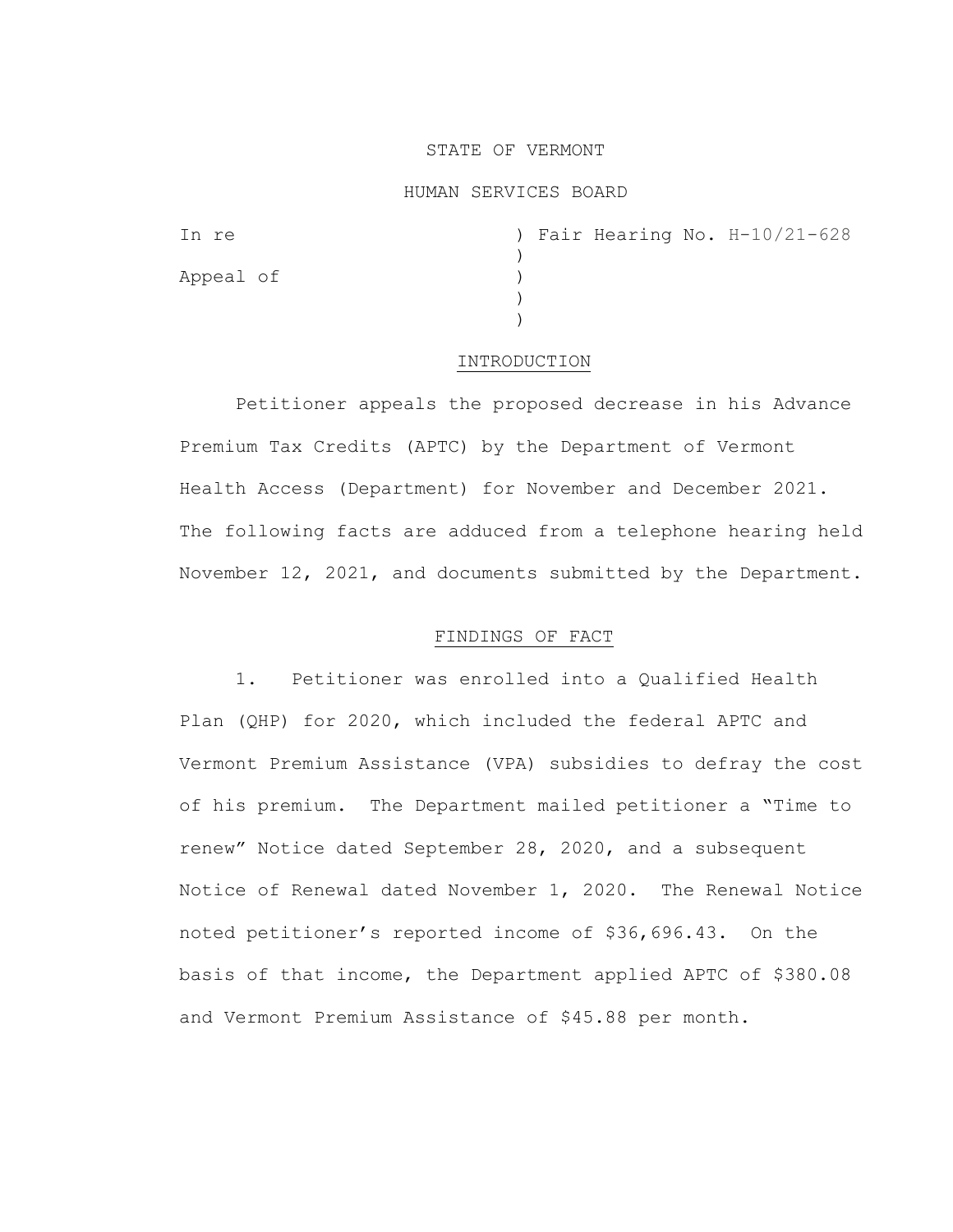2. Next, by Notice dated June 16, 2021, the Department notified petitioner that he was eligible for higher subsidies under the federal American Rescue Plan (ARP). Petitioner contacted the Department about his APTC eligibility on June 23<sup>rd</sup> and June 28<sup>th</sup>. On September 7, 2021, the Department issued an invoice for October 2021 coverage awarding increased APTC of \$642.80 and VPA of \$45.88 resulting in a premium of \$54.12. Subsequently, on September 27th, the Department issued a Notice of Renewal for 2022; that Notice reminded petitioner to report any changes in status, including income. On October 7, 2021, the Department issued the invoice for November 2021 coverage listing the same amounts as the October coverage invoice.

3. On October 13, petitioner contacted the Department to inquire about his 2022 premiums. At that time, he reported updated 2021 income information of \$45,000/year, \$43,846.43 after deductions, or \$3,653.87/month.

4. Based on that newly reported income information, the Department recalculated petitioner's new monthly APTC as \$410.32/month, or \$4,923.84/year. However, as petitioner had already received \$4,588.66 in APTC (based on 7 months of APTC of \$380.08 per month and 3 months of the increased APTC with application of the ARPA subsidy), only \$335.18 in total APTC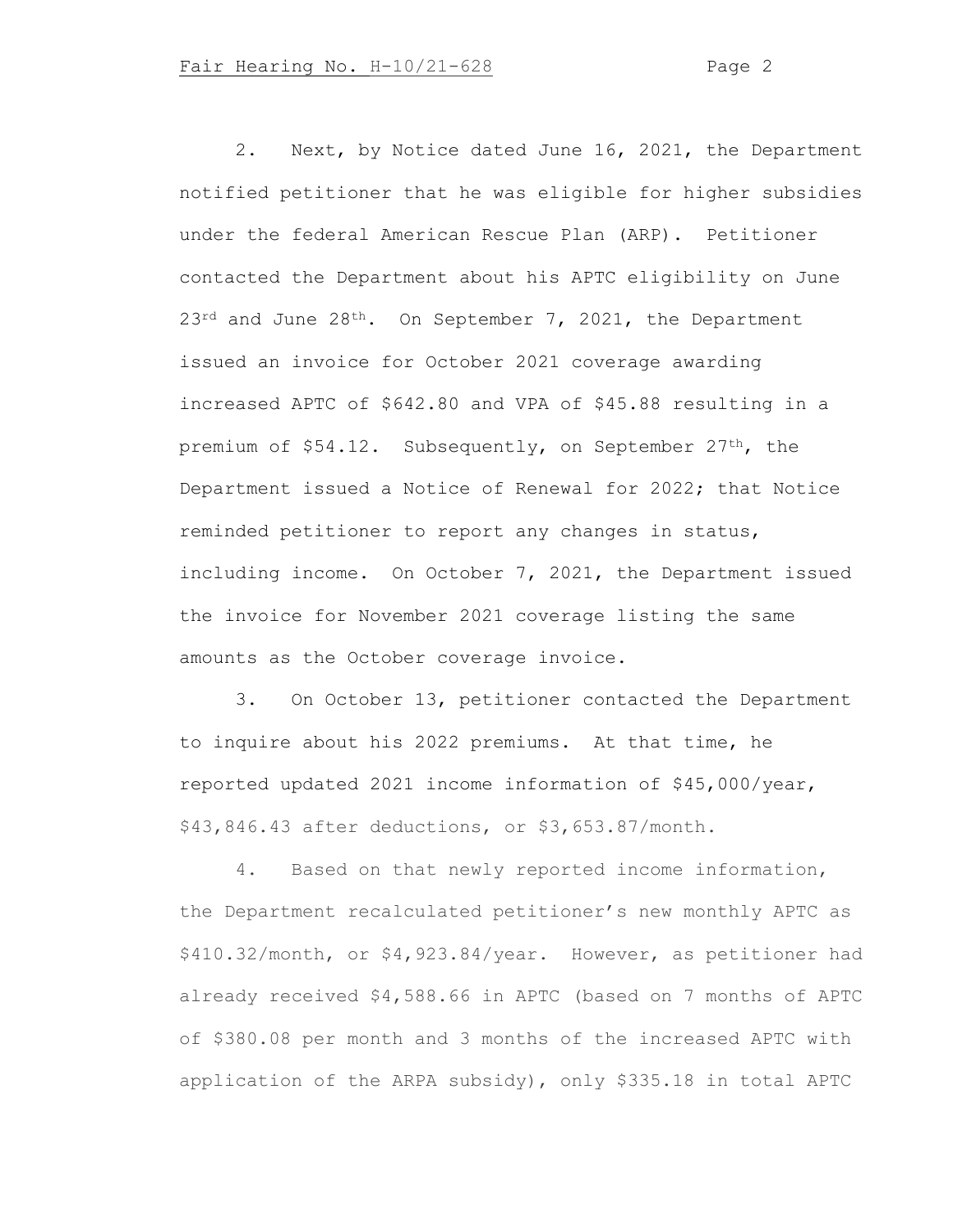remained available for November and December 2021, or \$167.59/month for each of those two months. Therefore, petitioner's premium cost would have increased to \$575.36.

5. Petitioner appealed the reduction of his APTC and requested continuing benefits. As a result, petitioner's APTC for November and December was not reduced and his premium was not increased.

6. At hearing, petitioner testified that he believed he had reported the higher 2021 income earlier in the year. However, he acknowledged that after speaking with a Department representative in October, that the report may not have happened; he did not dispute the accuracy of the Department's calculations. In any event, because of the recalculation of APTC late in the year, along with the timing of the fair hearing process, the recalculation will have no impact on petitioner in 2020 because he received continuing benefits. Normally, there would have been an impact on petitioner for receiving higher APTC for November and December 2021 because he would have either paid a higher premium or he would have owed the difference in APTC for these two months to the Internal Revenue Service (IRS) when he reconciled his 2021 taxes. However, at hearing the Department reported that, due to the pandemic, the IRS did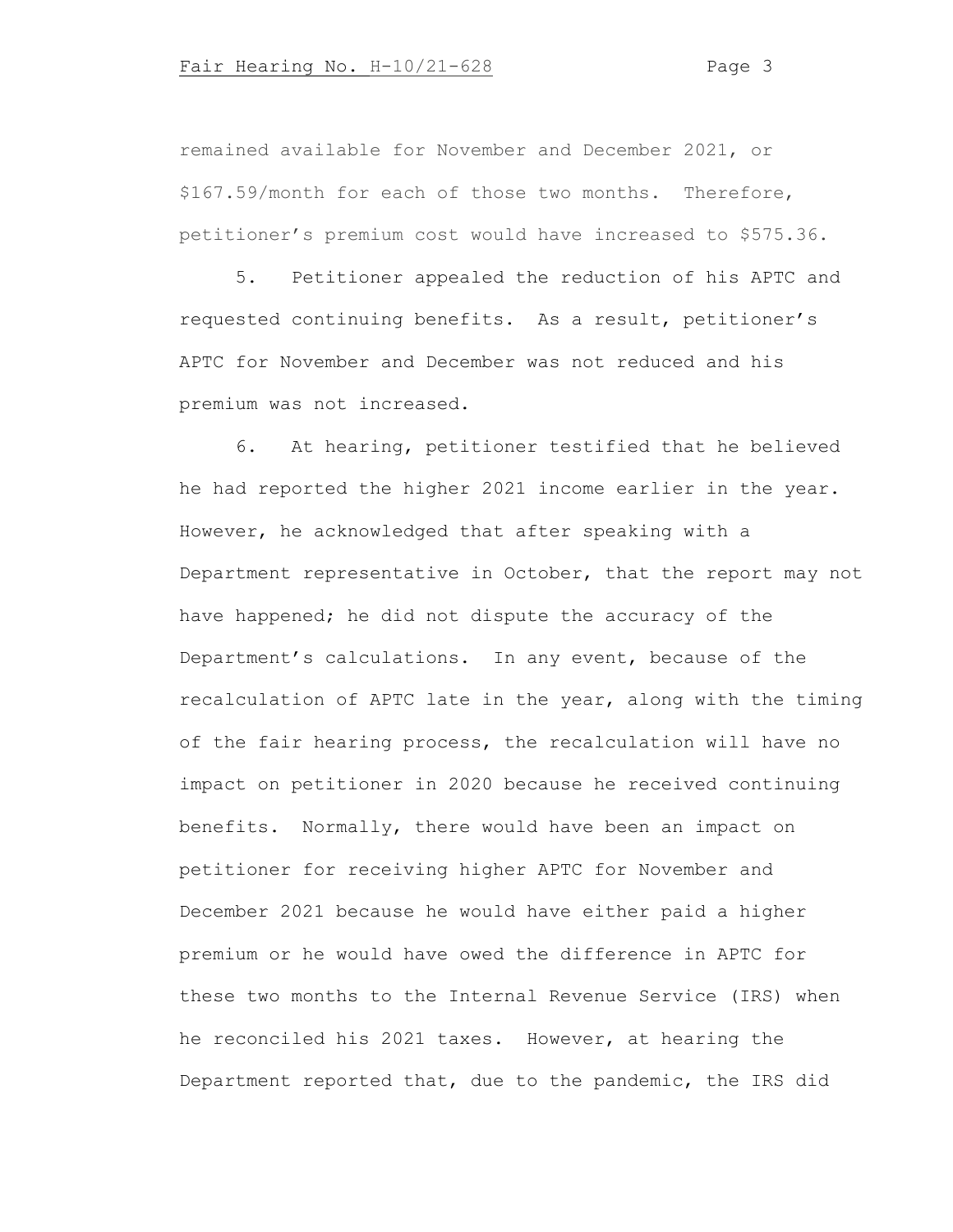not require individuals to repay overpayments of APTC for 2020 and it is possible (even likely) that that IRS ruling will also occur for the 2021 tax year. Therefore, there is likely to be no impact on petitioner for having received continuing benefits for November and December 2021. In that event, the case would be moot. However, as the reconciliation process for 2021 has not yet occurred, the evidence warrants a finding that the Department correctly recalculated petitioner's APTC in October and that petitioner was entitled to less APTC, as outlined above, for November and December 2021.

#### ORDER

The Department's decision is affirmed.

## REASONS

Review of the Department's determination is de novo. The Department has the burden of proof at hearing if terminating or reducing existing benefits; otherwise the petitioner bears the burden. *See* Fair Hearing Rule 1000.3.0.4.

Petitioner's appeal challenged the Department's recalculation of his November and December 2021 APTC.